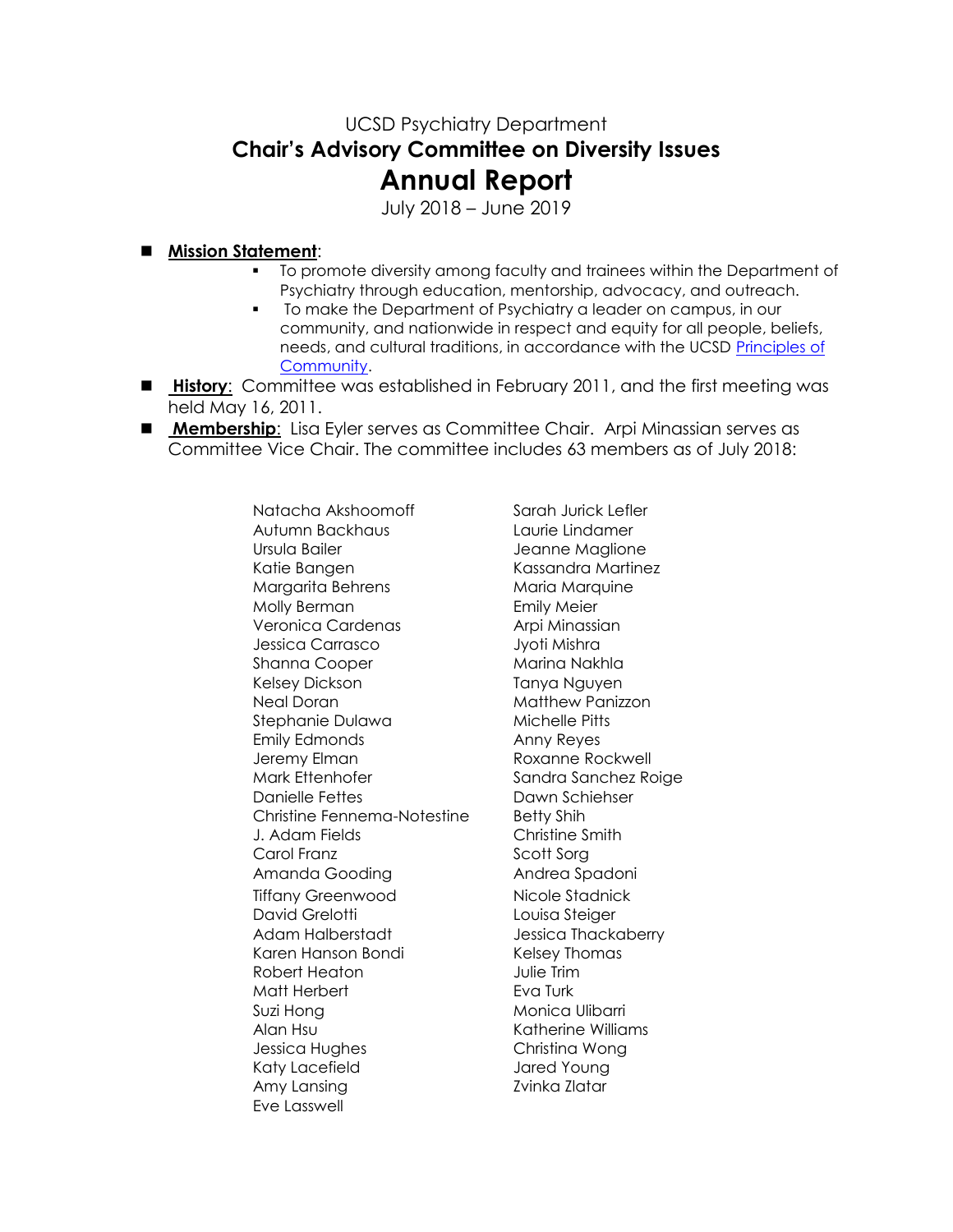- **Meetings**: The committee meets once a month, now on the first Monday of the month at 12:30pm. Meetings are one hour long and take place in room 2071 of the Basic Sciences Building. An agenda is distributed the week before each meeting. Administrative support for the committee is provided by Lindsay Gomez.
- **Subcommittee Structure**: Starting in 2015, we formed standing subcommittees and asked each member to serve on at least one. The subcommittees and their current members are:

Diversity Dissemination: Nicole Stadnick, Kathleen Williams, Molly Berman, Carol Franz, Karen Hanson Bondi, Danielle Fettes

Climate Survey Response: Christine Fennema-Notestine, Natacha Akshoomoff

Workshop Development: Lisa Eyler, Maria Marquine, Jeremy Elman

Cultural Celebration: Ursula Bailer, Tiffany Greenwood, Maria Marquine, Arpi Minassian, Tanya Nguyen, Anny Reyes, Betty Shih, Louisa Steiger, Jared Young

Champion of Diversity Award Selection: Ursula Bailer, Arpi Minassian, Matthew Panizzon, Katherine Williams, Neal Doran

Mentorship: Veronica Cardenas, Suzi Hong, Sarah Jurick Lefler, Matthew Panizzon, Dawn Schiehser, Scott Sorg, Jessica Thackaberry

Gender Issues: Margarita Behrens, Shanna Cooper, Stephanie Dulawa, Amanda Gooding, Suzi Hong, Jeanne Maglione, Emily Meier, Tanya Nguyen, Kelsey Thomas, Eva Turk, Christina Wong, Jared Young

LGBTQ Issues: Molly Berman, Anne Bird, Neal Doran, Eve Lasswell. David Grelotti, Arpi Minassian, Christine Smith, Julie Trim, Wei-Ming Watson, Jared Young

Race / Ethnicity Issues: Autumn Backhaus, Emily Edmonds, Alan Hsu, Tanya Nguyen, Christine Smith, Christina Wong, Samantha Friend

Climate Re-Survey: Tiffany Greenwood, Matthew Panizzon, Neal Doran, Karen Hanson, Anny Reyes, Jessica Carrasco

DisAbility Issues: Dawn Schiehser, Laurie Lindamer, Adam Halberstadt, J. Adam Fields, Marina Nakhla, Mark Ettenhofer

Clinical Service Diversity: David Grelotti, Andrea Spadoni, Katie Bangen, Kelsey Dickson, Nicole Stadnick, Roxanne Rockwell

(new)Wellness Committee Liaison: Tiffany Greenwood, Jyoti Mishra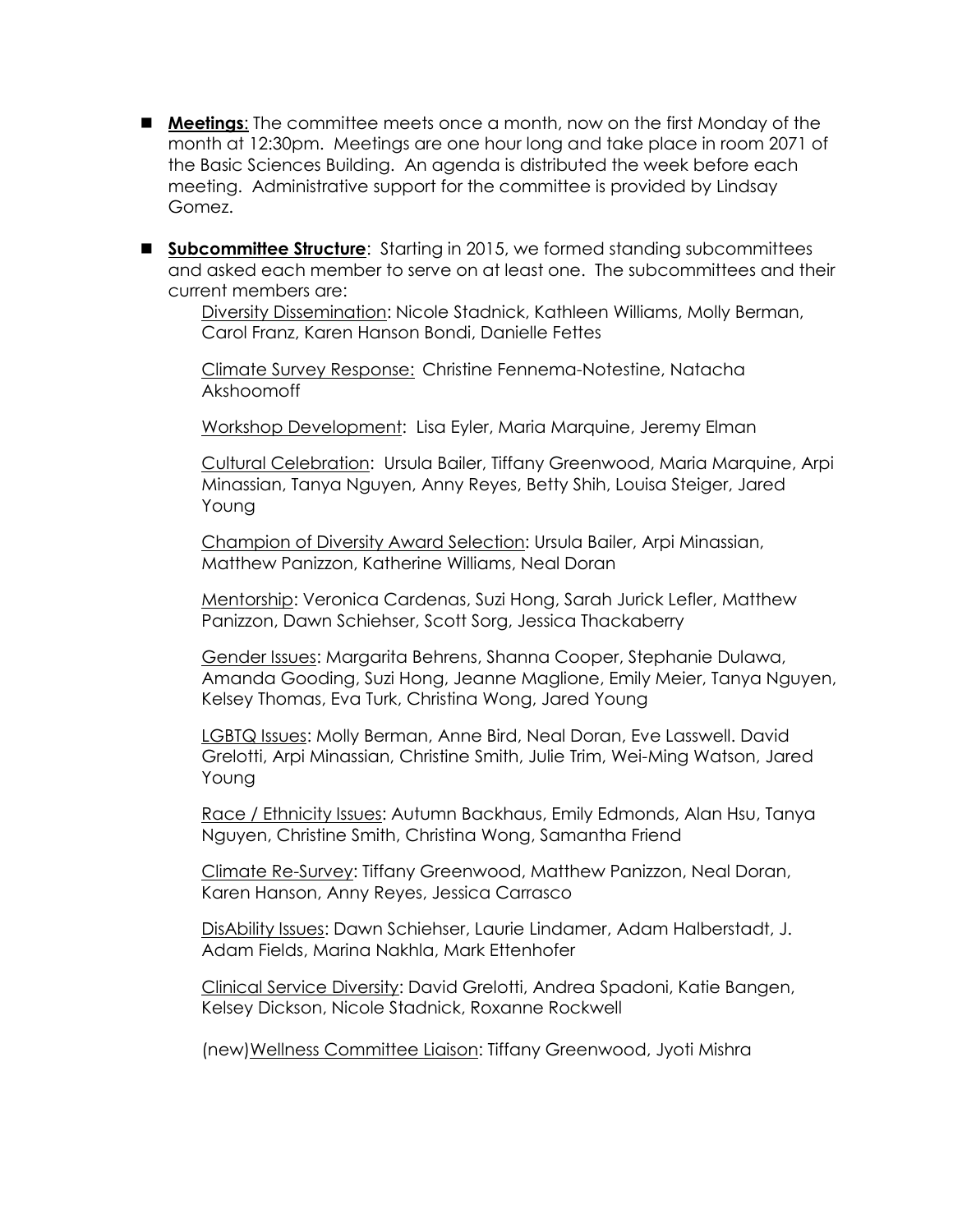## **Accomplishments in Past Year**:

- **Diversity Dissemination:** In October 2018, the Diversity Dissemination subcommittee convened for the first time. The four inaugural members' driving concern was to discover a way to share the kinds of stimulating and sometimes provocative articles they were reading about diversity related issues with psychiatry faculty, trainees, and staff. At the same time they somewhat unknowingly inherited the mantle of being the new "web presence" subcommittee with the task of maintaining the diversity website. With unflagging assistance from Carla Ingle and Melissa Beckwith, we organized a system for efficiently identifying and disseminating articles, meeting monthly to discuss and choose articles. The first "Diversity Reads" monthly email went out the end of November 2018. New readings have been disseminated every month since and those readings become archived on the diversity website. In May 2019 we were the grateful recipients of a new "Diversity Corner" article written by Laurie Lindamer PhD and Caryn Kseniya Rubanovich MS on attempts to deal with the stigma associated with mental health and other disabilities in the licensing of mental health professionals ("Licensing of Mental Health Professionals: Stigma Still Exists") which is now posted in the diversity corner folder. In June 2019 two new members (Drs. Danielle Fettes and Karen Bondi) joined the subcommittee. With greater person-power we look forward to expanding our goals to provide the sort of development of the "web presence" for the diversity committee Dr. Eyler envisioned.
- o **Climate Survey Response:** Formed in 2016, the committee reviewed and synthesized results from the 2015 UCSD Health Sciences Faculty Climate Survey, and submitted departmental specific recommendations for improvements to the Chair, Dr. Igor Grant in the spring of 2018. Working with Dr. Grant, we developed a presentation for the October 9, 2018 General Faculty Meeting to report on progress and goals for the department. Dr. Christine Fennema-Notestine presented the report and the diversity committee representatives facilitated discussion. Our current goals including reviewing the status of recommendations, aligning remaining recommendations with diversity subcommittee work, and focusing on improvement updates.
- o **Cultural Celebration**: The Fifth Annual Psychiatry Department Cultural Celebration was held on Thursday, March 28th, 2019 in the MET building. This was also a thank you and celebration of Dr. Igor Grant's leadership of the Department. Faculty, staff, and trainees dined on potluck dishes and participated in a BINGO game to get to know each other and our cultural influences. A slideshow celebrated our cultural origins and messages of thanks to Dr. Grant. We were entertained by a Chinese dance troupe and marveled at their skill and beautiful presentation. In honor of Dr. Grant's Russian origins and collaborations, we had a vodka tasting.
- o **Champion of Diversity Award**: The subcommittee gave thoughtful and prompt review of the multiple applications received. The pool was very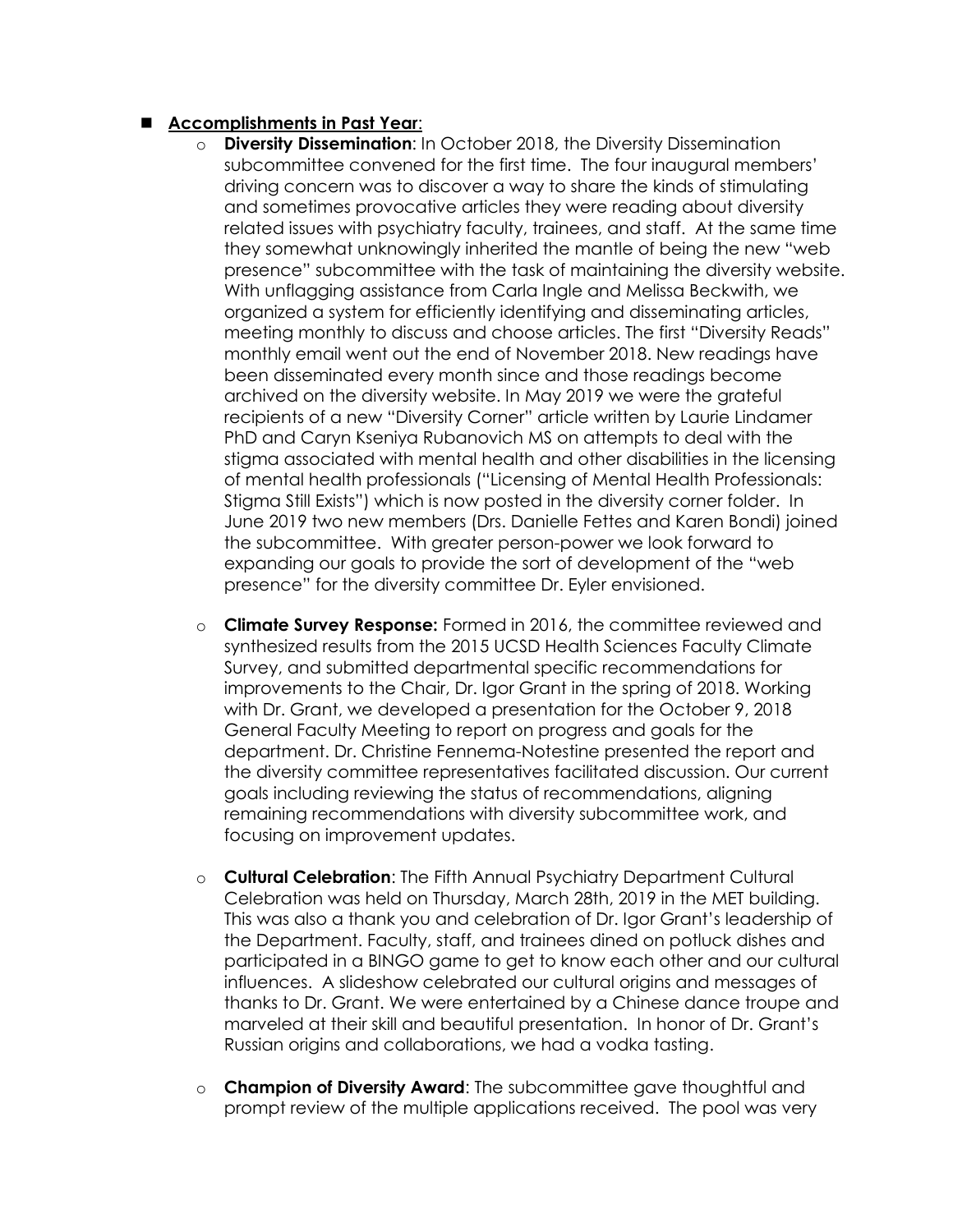competitive again, and we encourage anyone who was not selected to be nominated again next year. This year's trainee winner was Anny Reyes, a student in the Joint Doctoral Program in Clinical Psychology and member of our committee. She was given the award at the Graduation Banquet. The faculty recipient was Brian Buzzella, PhD, an Assistant Clinical Professor in the Department. His award was presented at the General Faculty Meeting.

- o **Mentorship:** The mentorship subcommittee has continued its efforts to maintain and grow the Personalized Consultation Program (PCP) over the past year. The goal of the PCP is to facilitate mentor-mentee like relationships between trainees and junior faculty, with more senior faculty members, with the expressed intention of addressing diversity-related issues that may impact professional development and well-being. These consultation relationships are confidential, and may last for as long as the dyad wishes to maintain the relationship. Four consultation matches were made in the last year (2 graduate students, 1 post-doctoral scholar, 1 assistant professor). In addition to facilitating the matches, the committee provides a list of discussion topics and prompts in order to provide some structure to the discussions in the early days. These topics and prompts were adapted from resources provided by the National Research Mentoring Network and the Center for the Improvement of Mentored Experiences in Research. This Summer the subcommittee will conduct a survey of consultants and consultees in order to evaluate the strengths and weaknesses of the program, as well as identify areas for improvement for the next academic year.
- o **Gender Issues:** Recurring meetings are held last Monday of each month, 12:00 – 1:00 PM by zoom during which discussions on subcommittee activities including organizing workshops, future initiatives, and notable articles or current events that are related to gender equity. Mission statement had been formalized as follows: The vision of the Gender Issues Subcommittee is to achieve a gender-equitable environment and culture of inclusion within the UCSD Department of Psychiatry. Our mission is to actively foster gender-related equity, diversity, and inclusion to ensure equal opportunity for success, particularly for women. We will accomplish this mission through gender-equity initiatives in support of and active engagement by all genders:
	- 1) Tracking departmental statistics on gender distribution (e.g., faculty series and rank, pay scales, invited speakers, committee members, leadership positions) and making recommendations that result in department-wide climate and policy changes to reduce genderrelated disparities.
	- 2) Hosting activities and events that are relevant to gender and family issues, including workshops, that aim to improve the departmental environment for gender-equity.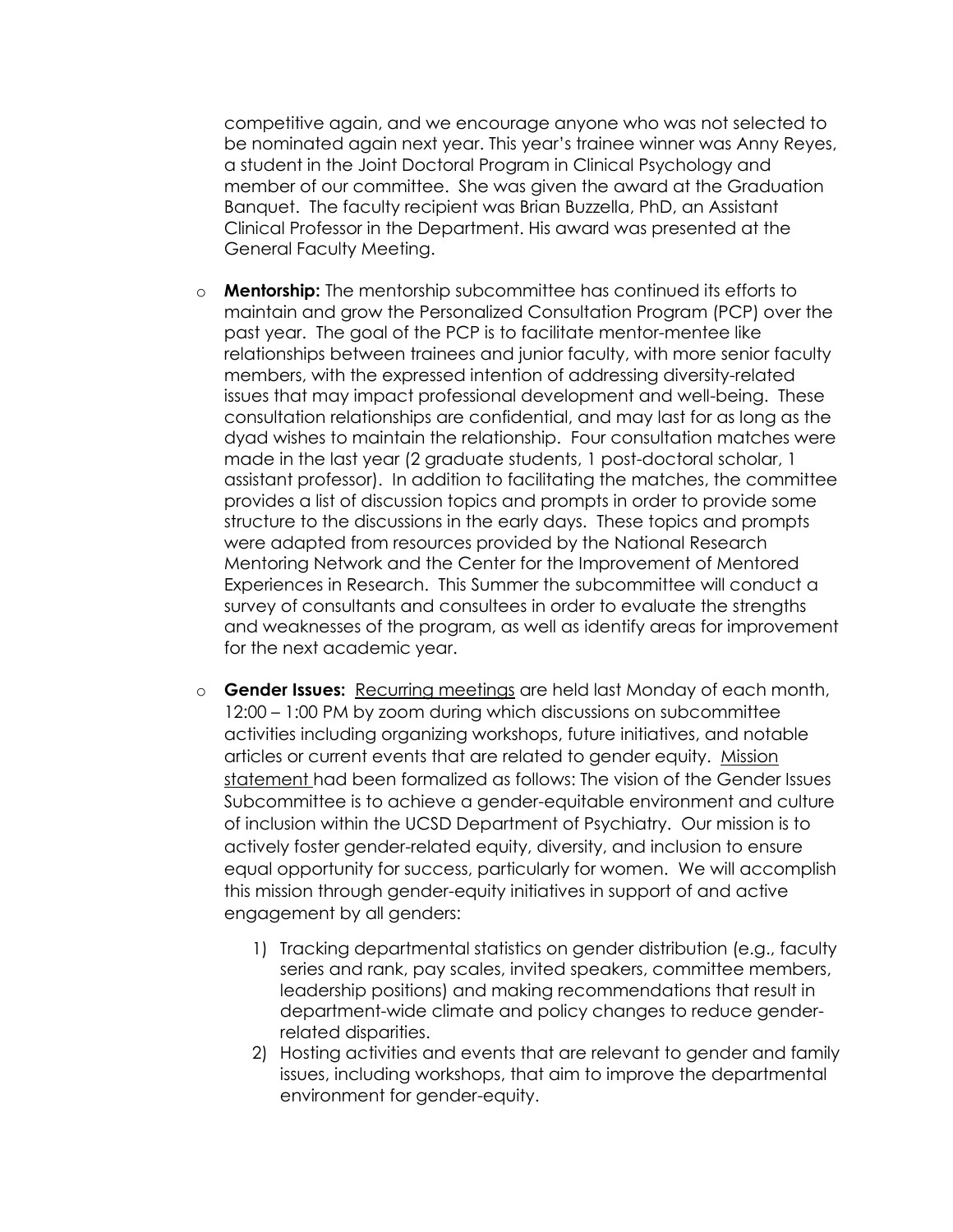3) Reviewing and disseminating gender-related information to the members of the Psychiatry Department, including relevant research, articles, and material from other departments and universities that promotes gender equity, especially regarding concerns for the status of women.

Three workshops were organized by the subcommittee as follows:

- 1) June 20, 2018. Trainee workshop on "Gender issues and transitioning to early career roles" that featured faculty panelists, was attended by diverse trainees in the department (clinical psychology interns, psychiatry resident, psychology and psychiatry fellows, graduate students and others). Post-meeting participants' feedback included positive comments on the inclusion of diverse panelists; the relevance and significance of the topic; and necessary knowledge gained. Notable constructive comments included allotting more time to each question, better advertisement to include male attendees, and a need for anonymous "survey" of desired discussion topics for consideration.
- 2) February 5, 2019. Trainee workshop on "Self-promotion and networking in academic medicine: barriers, incentives, and strategies" for the PET council trainee seminar series was led by Lisa Eyler, Shanna Cooper, Kelsey Thomas and Christina Wong. The goals of this seminar were to: define and explore the concepts of networking and self-promotion, and learn about their value; identify potential barriers and discuss strategies, especially as they relate to women; and develop and refine an elevator pitch to effectively promote you/your work.
- 3) Faculty information session on "UCSD family friendly policies for better work-life integration (TBF)" is scheduled for the October faculty meeting in coordination with Heather Zion, UCSD Academic Family Programs Liaison.
- o **LGBTQ**: Major activities and accomplishments for the academic year include:
	- o Composed a fact sheet for researchers on LGBTQ terminology and suggested wording for research subject questions related to gender identity and sexual orientation. The fact sheet was distributed department-wide to faculty, staff, and trainees and is housed on the faculty and staff iShare.
	- o Representing Psychiatry in the UC San Diego Health Leaders Committee on LGBTQ care, where a primary focus is on generating department-specific clinical competencies. Psychiatry was one of two departments thus far to draft competencies, and will roll them out to clinicians in the coming year. Our subcommittee reviews training resources and will set up procedures for clinicians to achieve and document the competencies.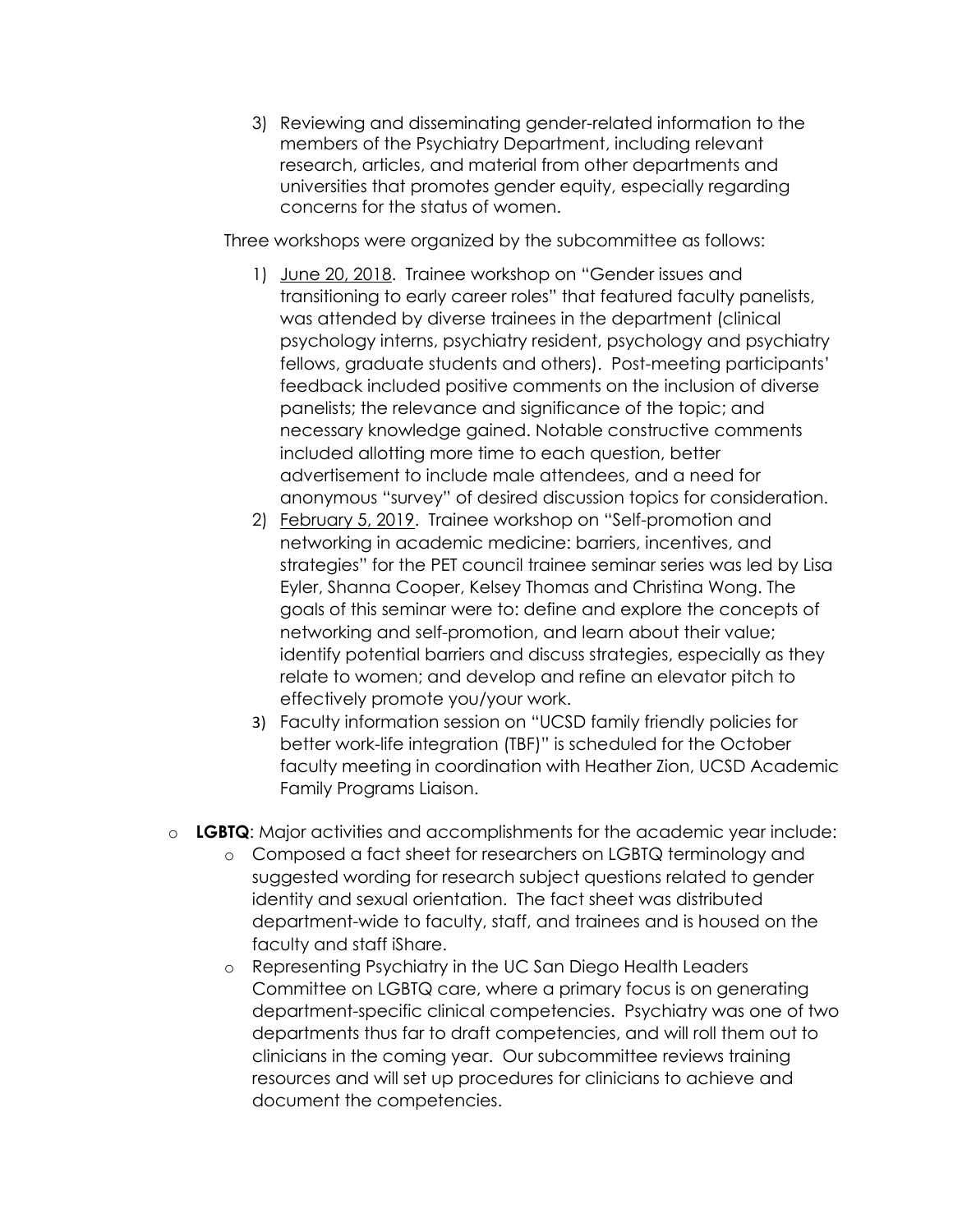- o Representing Psychiatry in the Health System's beginning efforts to form a comprehensive multidisciplinary transgender care clinic. Psychiatry will be a critical component since mental health evaluations are insurance-mandated during the transitioning process, and followup mental health care is essential.
- o Disseminated to the department information about LGBTQ-related educational opportunities, trainings, and community events.
- o Provided suggested publications for Diversity Reads website on racial microaggressions and the non-binary gender concept.
- o Continued interface with the Psychology department (they have included this subcommittee's webpage on responding to traumatic events as a link on their own website) and the San Diego VA.
- o **Race/Ethnicity**: Based on the Psychiatry Department survey that we conducted in 2017-2018 on recruitment of ethnic and racial minorities for research studies, we created a set of resources and tips for increasing enrollment of racial/ethnic minority participants in research. This information was uploaded to the Department website in January 2019: [https://medschool.ucsd.edu/som/psychiatry/about/Resources/pages/def](https://medschool.ucsd.edu/som/psychiatry/about/Resources/pages/default.aspx) [ault.aspx.](https://medschool.ucsd.edu/som/psychiatry/about/Resources/pages/default.aspx) We were connected with Dr. Anthenelli as he was the head of a workgroup focusing on retention of trainees and we were tasked with helping to collect information from recent Psychiatry residents about their decisions to stay or leave UCSD/VA San Diego. We created a survey to determine factors that influence retention of diverse trainees and distributed it to recent Psychiatry trainees. The workgroup is currently on hold until the new department chair is chosen but we plan to continue to collaborate with them when it resumes. We are currently working to assemble data on the diversity of Psychiatry Department trainees; this data is collected by training programs separately but it would be helpful to have this information in one place that is accessible to everyone.
- o **Climate Re-Survey**: This year, the subcommittee worked to revise and refine the Trainee Climate Survey. Previous items were retained and a few new items added. A draft was sent to the PET council for review. We will coordinate with VA efforts to survey their trainees to avoid survey overload.
- o **DisAbility**: History: The DisAbility subcommittee was initiated in June, 2015 with one member (Dawn Schiehser, PhD). In August-September, 2015 John Keltner, MD and Laurie Lindamer, PhD joined the subcommittee. In August, 2017, Xia Li, MD joined the committee and in October, 2017, Adam Fields, PhD and Adam Halberstadt, PhD joined. In October 2018, Marina Nakhla, first year JDP student, joined our group. The 2018-19 committee consisted of these 5 members: Dawn, Laurie, Adam F., Adam H, and Marina. Meetings are held monthly or every other month via phone conference, in-person, or email correspondence. Over this past year, the DisAbility committee has accomplished the following: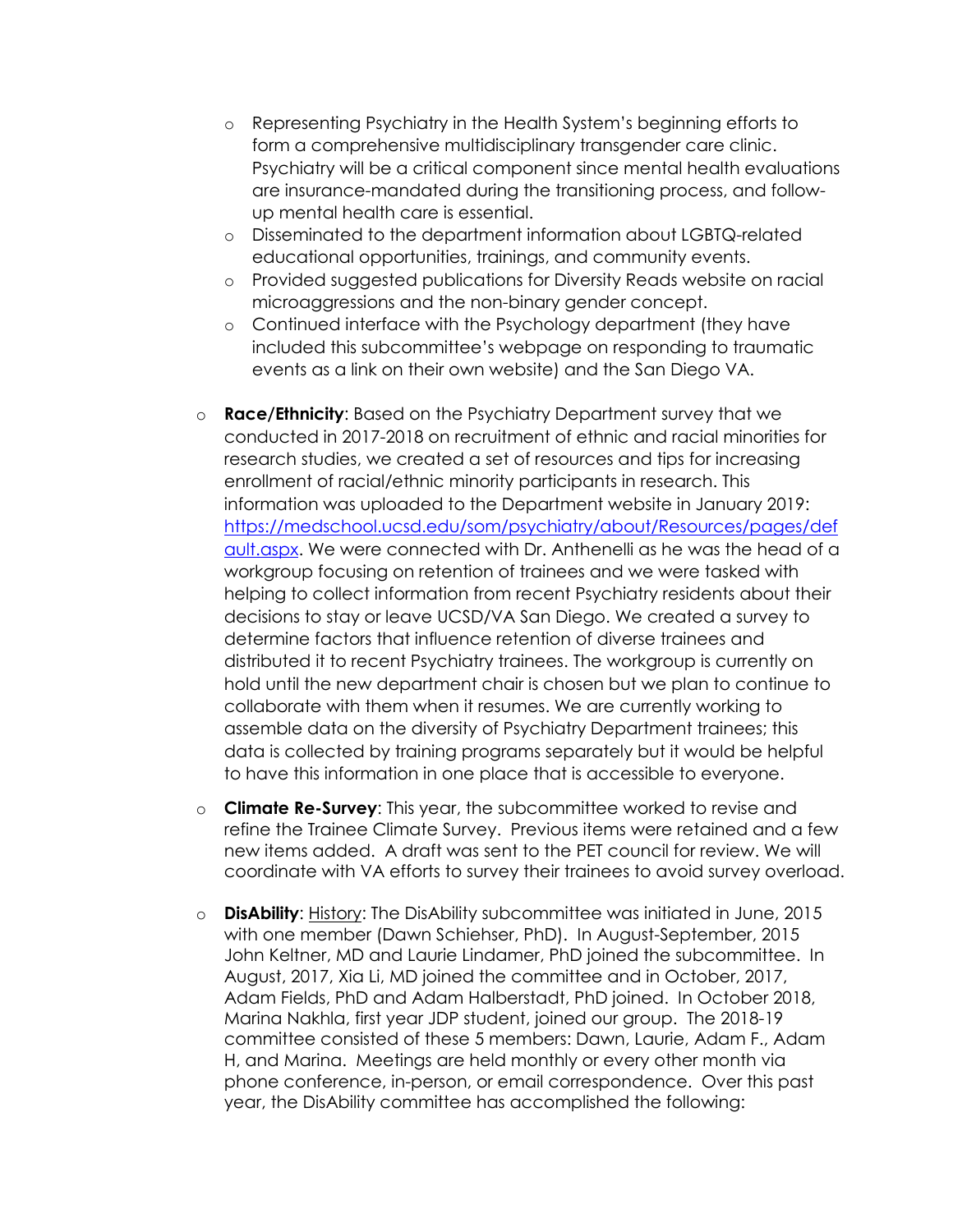- 1. Coordinated presentation by UCSD HR on staff leaves to Dept of Psych faculty on Jan 8, 2019 (Dawn).
- 2. Created a document on medical licensure requirements pertaining to reporting a current or past disability (Laurie)
- 3. Currently working with UCSD HR to present on disability accommodations (& possibly faculty leaves) (Adam F. & Marina)
- 4. Currently working in collaboration with Gender committee to create an FAQ doc for faculty leaves (Dawn, Adam F. & Marina)
- 5. Offered to spearhead Dept Psych NAMI walk (Adam H.), but efforts were not needed this year.
- o **Clinical Service Diversity**: Subcommittee members plan to update the data that was presented by David Grelotti regarding the diversity of our clinical population across different clinical care sites. The group hopes to expand the diversity characteristics that are summarized. They plan to partner with the LGBTQ subcommittee to help develop and advertise workshops and resources to improve cultural competency.
- o **Workshop Development**: The Ally Skills workshop has been delivered to one Psychiatry group and to the Division of Physical Sciences. The Implicit Bias workshop continues to be part of Psychiatry training programs and has also been given outside the Department.
- o **General activities**:
	- Helped to advertise and attended Health Sciences and campus diversity-related activities such as Women in Health Sciences speakers, the EDI Summit, UCSD Health's Pride month and parade activities, and other campus events.

## **Goals for the Coming Year**:

- o Survey Department trainees regarding climate.
- o The Personalized Consultation Program will use results of a participant survey to improve the program for the coming year. They will partner with the Faculty Mentorship Committee to help provide programming about incorporating diversity issues into mentorship.
- o Deliver Ally Skills Workshop to another group of Psychiatry faculty; develop and deliver trainee-focused version.
- o The Gender Issues Subcommittee will help to finalize and carry out a workshop for the General Faculty meeting on UCSD family-friendly policies.
- o Finalize the procedures for clinical competencies for care of LGBTQ patients; help disseminate these best practices to the Department (joint effort of LGBTQ and Clinical Serice Diversity subcommittees).